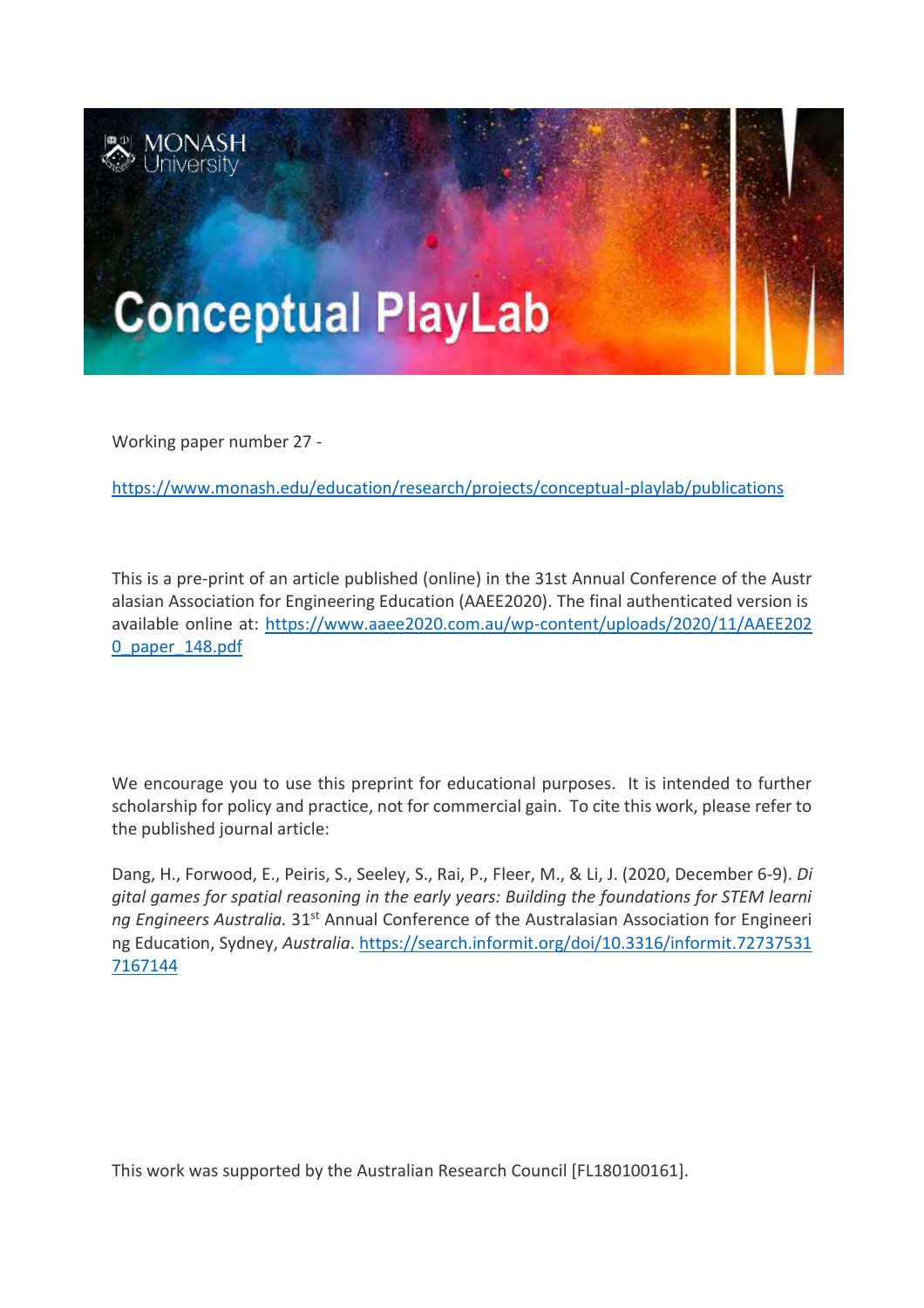# **Digital games for spatial reasoning in the early years: Building the foundations for STEM learning**

Ha Dang<sup>a</sup>; Eleanor Forwood<sup>a</sup>; Sankha Peiris<sup>a</sup>; Sian Seeley<sup>a</sup>; Prabhat Rai<sup>b</sup>; Marilyn Fleer<sup>b</sup>, and Jonathan Li<sup>a</sup> Faculty of Engineering, Monash University<sup>a</sup>, Faculty of Education, Monash University<sup>*b*</sup>

*Corresponding Author Email: ha.dang@monash.edu*

## **CONTEXT**

The importance of STEM knowledge and skills, today and into the future, is critical, and the urgency to address the current skill shortage and gender disparity is pressing. Spatial reasoning skills, the ability to visualise and manipulate objects and their environment in one's mind, have been shown to be foundational to mathematics skills; development of these from early childhood is critical to predisposing individuals for later success and interest in STEM fields, particularly Engineering. There are very few studies involving pre-school children in home settings, hence there is a gap in the understanding of the early experiences that contribute to their spatial learning, especially for girls.

## **PURPOSE**

The purpose of this paper is to present three newly created digital resources, which will form part of a suite of resources in a study to understand how parents and caregivers can promote and support preschool children's visual spatial skills development in home settings.

## **APPROACH**

The digital resources are built using combined principles from spatial reasoning literature, Vygotsky's cultural-historical conception of child development, and the Conceptual Playworlds model of play-based learning. We anticipate that this approach will lead to a take up of spatial games that evoke children's imagination and creativity, better engaging them and supporting the development of their visual spatial skills.

## **ACTUAL AND ANTICIPATED OUTCOMES**

We have created three new apps: an Augmented Reality app that illustrates spatial relations, and two game apps to help familiarise children with mental rotation and shape recognition. We believe these apps will provide spatial learning affordances for preschool children in the home and possibly other play-based settings. Their contribution to children's spatial learning and home practices will be examined in the near future as part of the study.

## **CONCLUSION**

Game development has tended to follow an 'ages and stages' approach. Different to this conception of development, is our cultural-historical view of development where the focus is on how the child enters into, shapes and is shaped by the games, for realising spatial knowledge and reasoning. Our games will be used as part of a suite of resources to explore how parents and caregivers can help facilitate spatial learning. This new understanding is an important contribution towards efforts to lift STEM participation, especially for girls, through early intervention.

## **KEYWORDS**

spatial reasoning, preschool children, games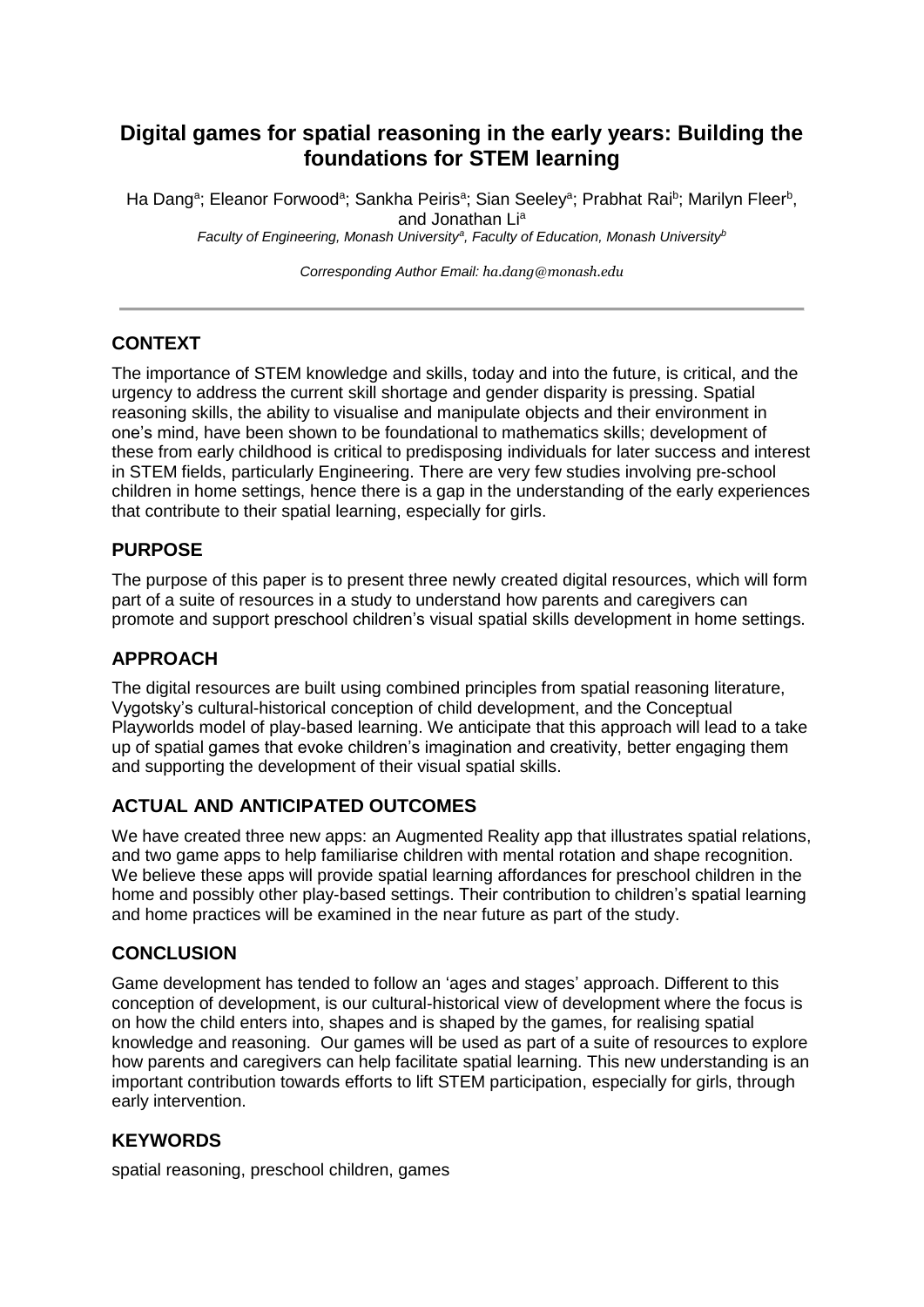# **Introduction**

As technology becomes more ubiquitous to everyday life, the importance of Science, Technology, Engineering and Mathematics (STEM) knowledge and skills, today and into the future, becomes more critical, and the urgency to address this skill shortage ever more pressing (Australian Government, 2017). The early years play a vital role in future STEM learning (Campbell et al., 2018; McClure et al., 2017) and the Australian government acknowledged this with the release of a national STEM strategy that emphasised the need to invest in STEM education for children, including in the preschool years (Education Council, 2015). However, decreased rate of STEM enrolment, low female participation, and declined performance in mathematics are causes for concern (Australian Industry Group, 2015).

## **Understanding spatial play in home settings**

**Spatial reasoning skills are critical for STEM.**

Spatial reasoning skills, the ability to visualise and manipulate objects and their environment in one's mind, has been shown to be critical for success in STEM fields (Wai et al., 2009). The reason is due to the spatial nature and high level of abstract thinking required in order to interpret the multitude of diagrams, charts, schematics and drawings that form a central part of their understanding (Verdine et al., 2014). Uttal and Cohen (2012) suggests that spatial reasoning skills may even be a "gatekeeper" for STEM success, and "those with low spatial abilities either do not go into STEM majors or dropout soon after they begin" (p. 168).

**Spatial reasoning skills and mathematical skills are linked.**

Spatial reasoning skills play a supportive role for mathematics, and its importance seems to increase with more advanced and abstract mathematics (Mix & Cheng, 2012; Smith, 1964). Mix and Cheng (2012), argued that

*the relation between spatial skills and math is so well established that it no longer makes sense to ask whether they are related. Rather, we need to know why the two are connected…" (p. 206).*

Both improved spatial skills, and the associated improved mathematics skills, could hence combine to be one of the answers to lifting future STEM participation (Sorby et al., 2018).

**There is a gender disparity in engineering.**

Women are underrepresented in engineering (Kaspura, 2019) and other fields such as physics and mathematics (van Tuijl & van der Molen, 2016). There are a range of affective reasons preventing women from entering or remaining in engineering, including lack of parental support (Ge & Li, 2017), negative gender stereotypes (Thom et al., 2002), belief that engineering does not benefit society and humanity (Eccles, 2007), and unsupportive work cultures (Watt et al., 2017). While these are concerning issues that need to be addressed, one might wonder about other influencing factors.

**There is a gender disparity in spatial performance.**

In 2005, over 200,000 people in 53 countries took a six-item mental rotation test and a 20 item line angle judgement test as part of a survey conducted by the BBC. The men's average score was higher than the women's in every country (Lippa et al., 2010). In children, boys have been noticed to perform better than girls in spatial reasoning tests from as early as four years of age (Levine et al., 1999). Sorby et al. (2018) reported that while only 20% of first year engineering students were female, they made up 45% of the low scoring group on a spatial test who were then required to take a spatial intervention course.

**Spatial reasoning skills can be learned.**

Uttal et al. (2013) found spatial reasoning skills to be highly malleable based on a metaanalysis of 206 studies between 1984 and 2009. Spatial training was found to be effective and durable, and resulted in both near transfer (improvement in similar tasks) and far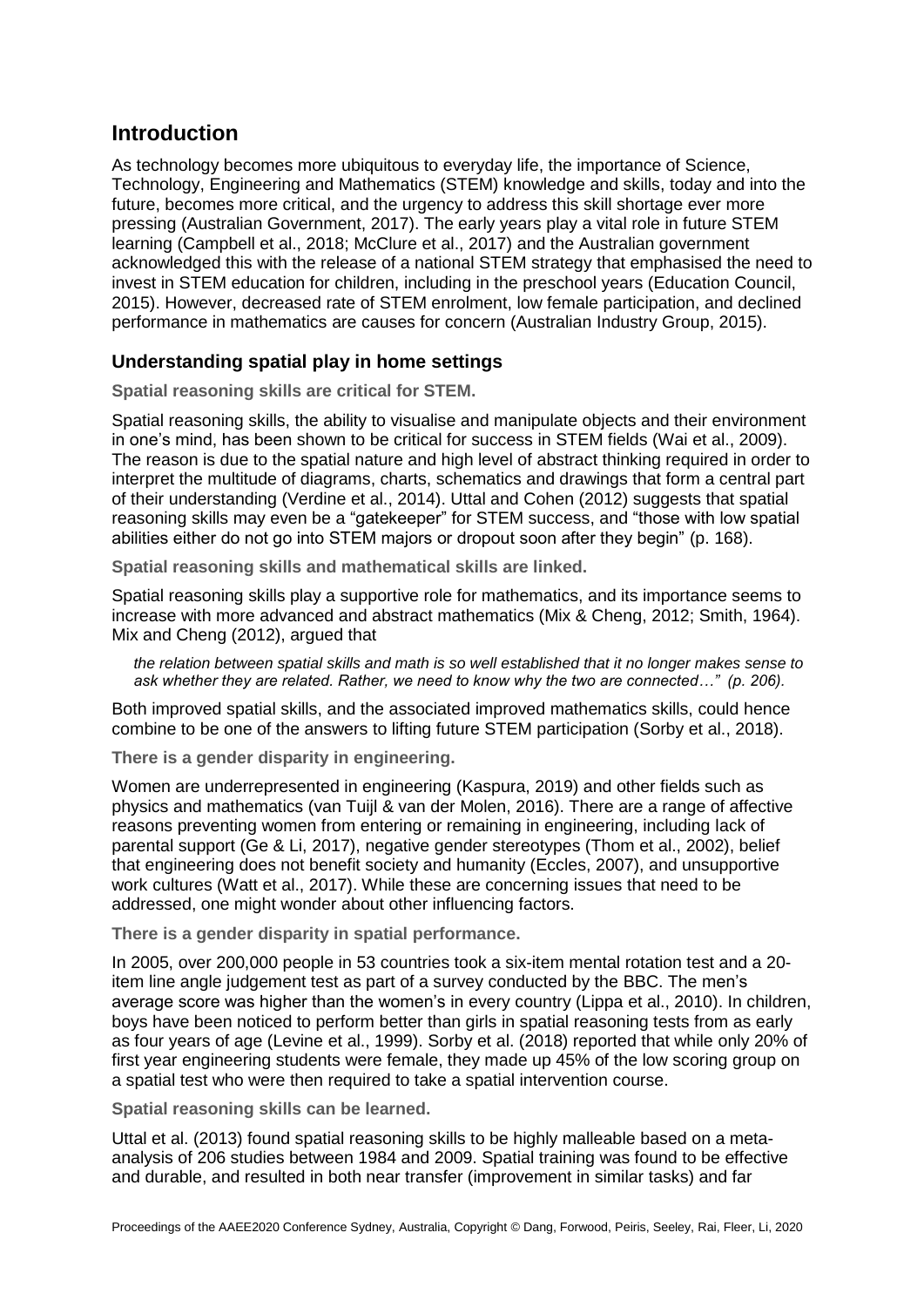transfer (improvement in different, unrelated tasks). In a study of 58 girls and 58 boys in Grade 1, Tzuriel and Egozi (2010) found that boys outperformed girls on mental rotation tests, but the performance gap was eliminated following a training program.

**We know very little about spatial experiences in early childhood.**

Spatial skills are not innate, they are acquired through experiences (Davis et al., 2015). However, our knowledge about the early childhood experiences in the home that may influence the young children's spatial development is rather limited. There is a large body of research on the spatial skills of adults, adolescents, and school aged children, but relatively fewer studies involve very young children; those that do mainly focus on laboratory or institutional settings. Finding out more about how families may or may not contribute to spatial reasoning skills of their children can help with understanding what might be other early factors that contribute to the engineering gender disparity.

**The influence of the home environment cannot be underestimated.**

Parents play a key role in shaping children's values, interests and career aspirations (van Tuijl & van der Molen, 2016; Holmes et al., 2016). By as early as six or seven years of age, children already absorb gender and social class stereotypes (Bian et al., 2017; Chambers et al., 2018). These stereotypes strongly shape their beliefs about their capability, influencing their interests and how they invest their time and effort in childhood, with consequences for school subject choices and, subsequently, career options. If we only target secondary, or even primary aged children, we may be a few years too late. We need to predispose children to have the interest, capability and choice to pursue STEM pathways earlier.

Parents who believe in the importance of literacy and numeracy provide a high level of support to their children, incorporating literacy and numeracy learning into their everyday home practices (Evans & Shaw, 2008; DeFlorio & Beliakoff, 2015). We believe that by enlisting parental and early childhood educator support, and working with parents to explore opportunities for everyday spatial learning and making spatial learning another part of valued family practice, we can help children towards building a 'STEM is for me' identity.

**Play is the primary source of development for preschoolers. We need to understand how play and play materials in the home contribute to children's spatial learning.**

In the preschool years, play is the leading activity and the source of development (Vygotsky, 1967). Fleer (2018a) further emphasised the importance of play, arguing that, "without opportunities for imaginative play, children may find it difficult to imagine and use abstract concepts for learning later in school" (p.1). Children's play, however, does not just arise from within the child based on biological development, but rather in relation to environmental conditions such as parental values and available resources (Fleer, 2014).

**Digital technology in the home offers possible learning affordances for children, in a complementary way to traditional toys.** 

Playing games help children learn (Lai et al., 2018). In certain cases, it may be easier for preschool children to manipulate a digital rather than a physical object, so digital technology provides learning opportunities through play for children which may not otherwise be available (Stephen, 2015). Digital technology also helps children develop "positive learning dispositions", such as "confidence, independence, and willingness to persist" (Stephen, 2015 p. 349). Well-designed games can provide opportunities for entering into imaginary situations and can promote abstract thinking and development of higher cognitive abilities (Verenikina et al., 2010; Lieberman et al., 2009). Therefore, providing engaging spatial games and apps may be a good strategy to help families give their children different kinds of opportunities for the development of spatial knowledge and reasoning.

The Conceptual PlayLab and the research being undertaken is Australia's first national 5 year programmatic study into the formation of STEM concepts in the preschool years. The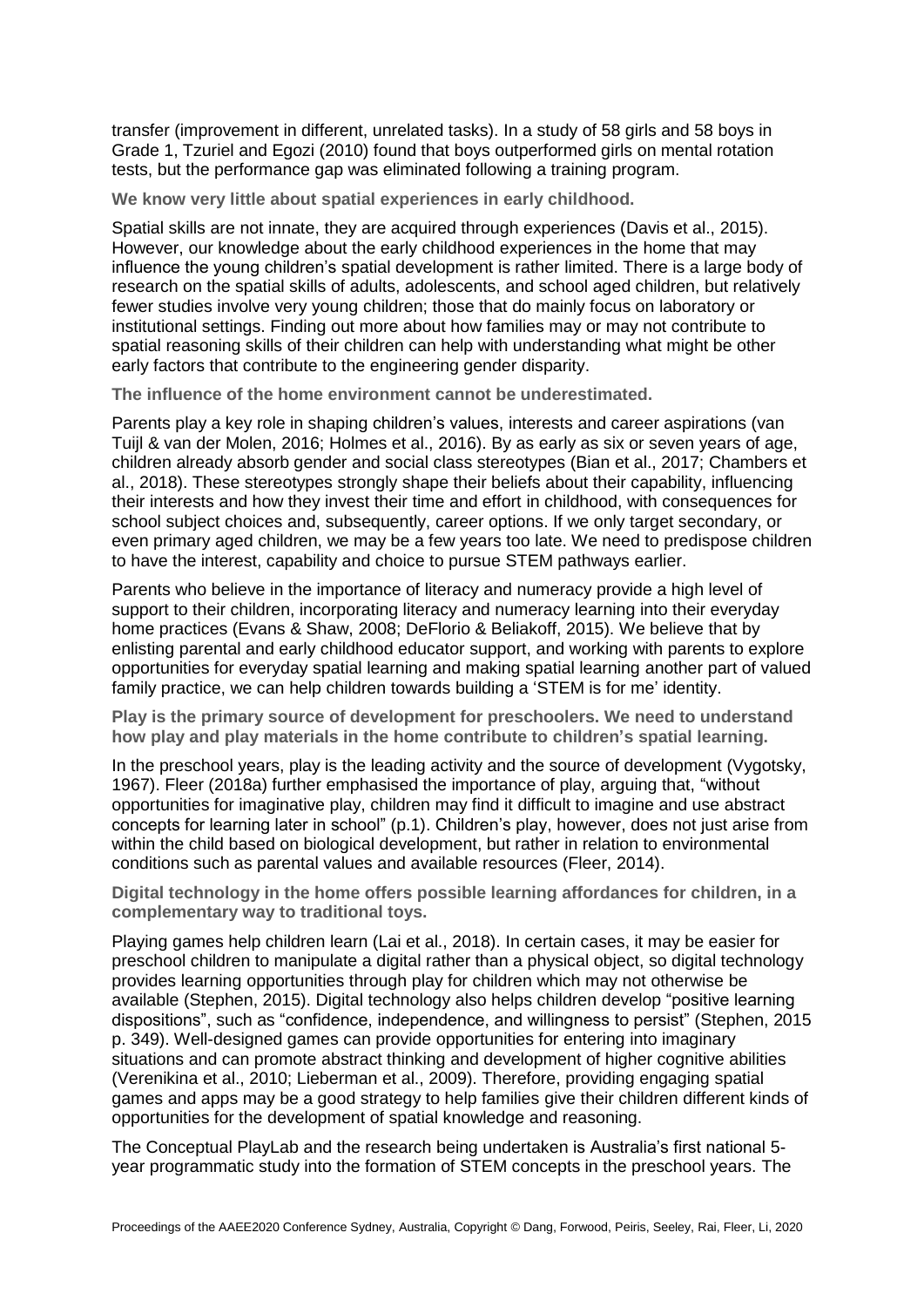overarching PhD research of the first author contributes to this programmatic study, and is focused on *how the home environment contributes to preschool children's development of spatial reasoning ability*. Part of the research involves creating games and apps that will be combined with existing resources, such as picture books, to be provided to families.

In this paper, we will discuss three mobile apps that have been created primarily to be used in the family home by children, with help and guidance by their parents or other caregivers. Instructions from and interactions with a capable and interested adult help sustain children's engagement with games and its associated play and learning (Stephen, 2015).

# **Approach**

**The study is guided by the cultural-historical theoretical framework.** 

Cultural-historical theory is based on a system of interrelated concepts, originally proposed by Lev Vygotsky, who argued against maturational/developmental theories, which view child development as a linear biological unfolding, and only measure children's completed development based on what they can do independently. In cultural-historical theory, the child's development is viewed as an iterative social or cultural process, where children develop through interactions with adults and more competent peers. By observing what children can do co-operatively with the guidance of an adult, we see their *maturing*, rather than *matured, fruit of development* (Vygotsky, 1998).

Furthermore, a dialectic relationship between the child and their environment exists, where the child is not just shaped by their social environment, but also contribute to shaping that environment, based on their affective relationship with that environment (Fleer, 2018b).

**The digital resources are built using combined principles from spatial reasoning literature and the Conceptual Playworlds model of play-based learning.**

In Conceptual Playworlds (Fleer, 2018a), adults play a central role in establishing a narrative, inviting children into a collective imaginary situation, posing a problem scenario, and sustaining their play as a play partner. Children learn concepts through emotional engagement with the story's characters and solving problems as part of their play.

# **Developed digital resources**

We have developed three apps, each with playing instructions and explanatory notes for caregivers to raise awareness about the importance of early spatial experiences and provide suggestions for facilitating children's spatial learning through everyday activities. Screenshots of our three apps are shown in Figure 1 below. These apps are under continual development and improvement, and we welcome feedback and suggestions.



**Figure 1. (a) Rosie (b) Winter Quilt (c) Fun Shapes**

## **Augmented Reality for spatial relations and prepositional words**

AR technology has emerged as a useful tool in educational contexts. In early childhood settings, parents of preschoolers were found to be in favour of the use of AR as a learning tool and felt that it improved their children's academic outcomes (Cascales et al., 2013).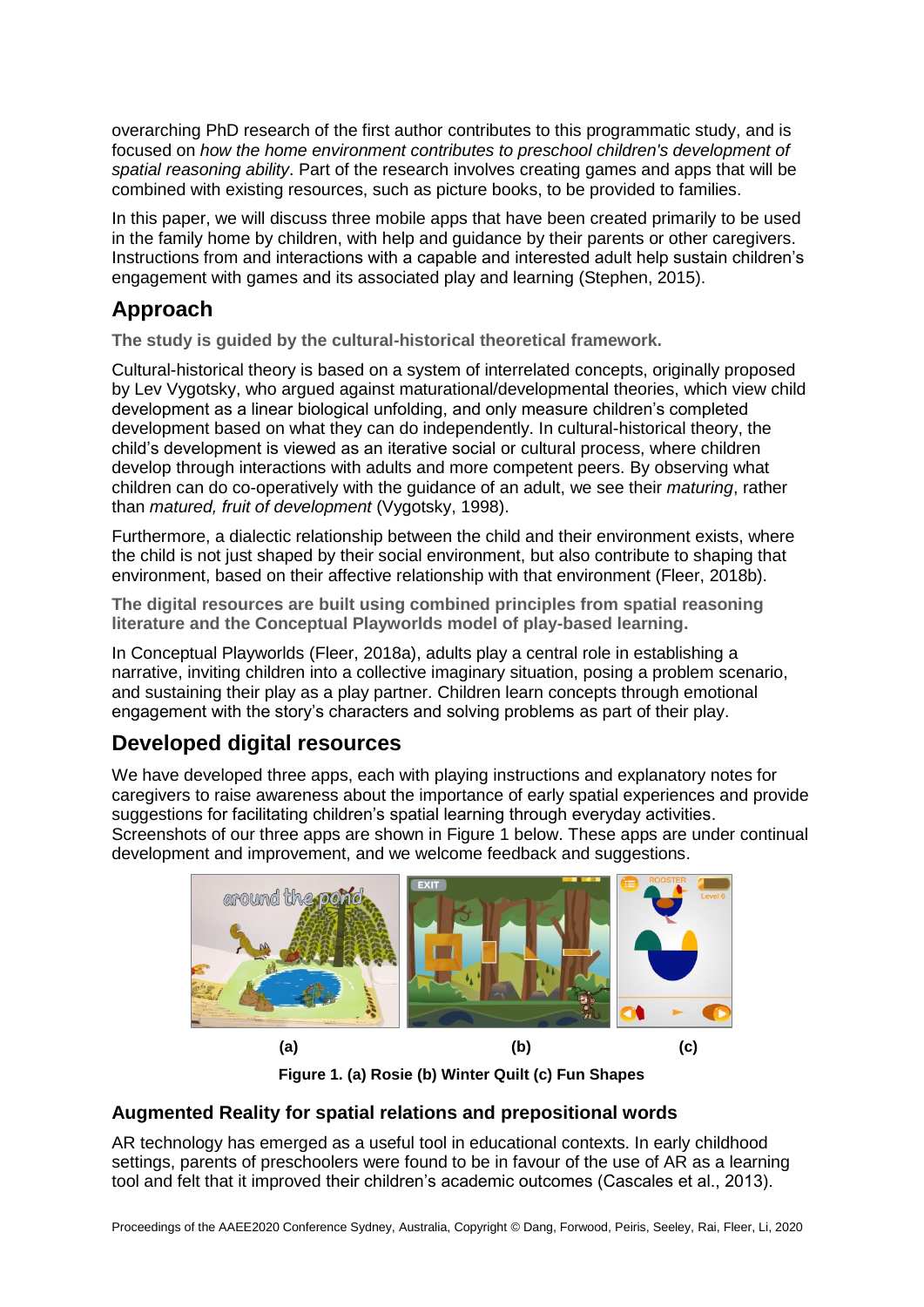Although there are a number of AR apps available where three-dimensional (3D) rendition of book images are shown, as far as we are aware, ours is the first app that utilises AR to demonstrate the specific concept of spatial relations or prepositional words.

#### **Rosie**

The book "Rosie's Walk", by Pat Hutchins (Hutchins, 2015) was chosen for this app. The book is about a hen called Rosie who goes for a walk around a farm, completely oblivious to a fox who is following her and trying to pounce on her at every opportunity. This book was chosen for its simple sentences, beautiful illustrations, potential for young children to be emotionally engaged with both the hen and the fox, and its affordance for many concepts to be discussed with children with respect to spatial learning and beyond.

When the user opens the app and hovers the mobile device over designated pages of the book with a sentence containing a prepositional word, such as 'across' or 'over', they will see a 3D animation of the page. Tapping 'Play' will Rosie to perform the action stated on the page, such as walking "over the haystack", accompanied by a voice-over reading the text.

This app provides possibilities for children's learning of prepositional concepts to be enhanced, and for families to consciously incorporate them into everyday activities.

The app runs on Android devices (v5.1.1 or higher), with both tablets and smartphones being supported. The device is required to have a camera and must support OpenGL 3. The app was built on the 3D-capable game engine Unity, using Vuforia as the AR framework because it is platform agnostic, providing an option to support iOS in future.

### **Mobile game apps for shape recognition and mental rotation**

#### **Winter Quilt**

Winter Quilt is a game inspired by the "Thurstone test" mentioned in Levine et al. (1999), where children need to pick a shape that would join with another to make a complete square. In this game, the child is told the story of animals who live in a forest who have not had time to gather enough materials to keep warm because winter has arrived earlier this year. The child is asked to help them by making a quilt, by finding two shapes that would join to make a square. Each completed square is added to the quilt; the more completed squares, the bigger the quilt. Some pieces will need to be rotated in the child's mind. Audio and visual feedback is provided for both correct and incorrect choices. An adult is encouraged to play the game with the child and help describe how the pieces rotate to fit together.

The Quilt Maker function allows the child to make their own quilt by using the completed squares and 'stitching' them together in any pattern they desire.

The app is coded using the Godot mobile application framework. It is designed to run and has been tested on a Nexus 9 tablet running Android v7.1 Nougat version or later. It scales to fit any tablet, as well as smartphones, but the user experience can be negatively affected on smaller phone screens due to the scale of the app and ability to easily select correct options. The app utilises single-point touch functionality, detecting finger presses and drags.

#### **Fun Shapes**

The game currently contains two puzzle worlds, Mouse Shapes world and Farm world. Mouse Shapes world is inspired by the book "Mouse Shapes" by Ellen Stoll Walsh (Walsh, 2017). Mouse Shapes is a picture book about three mice who try to run from a cat and scare him away. In the process, they create a number of figures by piecing together different geometric shapes. An adult is encouraged to read the book with the child, and the child can use the app to make up the figures shown on the pages of the book. The child can drag shapes from the toolbar and rotate them into position in the assembly area to match the target image. In Farm world, the child is presented with a series of figures of common farm objects, such as a tractor, a cow, a hen, or a barn, of varying difficulties, to construct.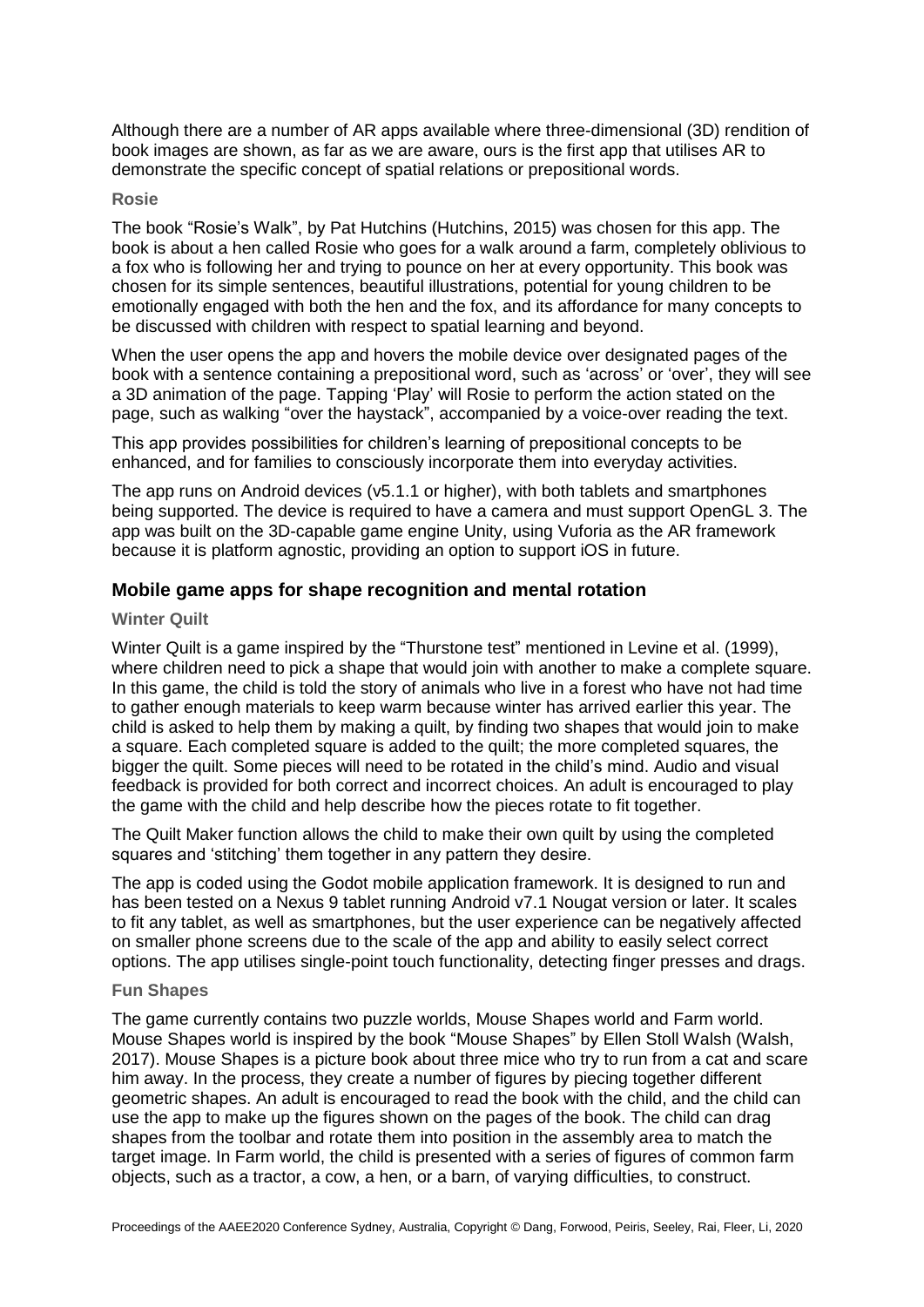The Movie Maker function allows the child to select the farm figures and create a short movie by recording their voice and the figures as they are moved and rotated on the screen.

The app is programmed using the game engine Unity (v2018.4.16f1), in C#. It is designed for use on a Nexus 9 tablet running Android API 21 Lollipop or later. The game play requires careful manipulation with two fingers, so while the app can be played on any Android device, a typical smartphone screen would be too small to play effectively.

By telling a story and presenting familiar things for the child to make, we hope to create a level of emotional engagement in the child and motivate them to solve the puzzles. The Quilt Maker and Movie Maker functions in the two apps are intended to provide further space for creativity, imaginative play, and exploration.

# **Home observation study – the next step**

### **Data collection method**

Digital video observations will be the main method to collect participant data, in addition to pre- and post-surveys, video interviews, and other artefacts such as photographs and drawings. This methodology is most suited to our research question because it allows for observations of children in their natural settings. Video observations are useful in documenting the family practice traditions and interactions, avoiding the pitfalls of studying the child as an entity separate from their social environment. Video observations also give the child a voice in research into their own development, aiding the iterative analysis of the different perspectives - the child's perspective and the parents' perspectives, as well as being useful in guiding interview questions with the participants using stimulated recall (Fleer, 2008). Due COVID-19, we are adapting our data collection methodology to include interviews and observations over videoconferencing, and participants' own video recordings.

### **Expected results**

We are expecting to collect data on how parents use the provided resources to help children with their spatial language and thinking. The data may also provide insight into whether *parents* become more aware of spatial concepts and how the resources contribute (or not) to changes to family practices. We will also explore how support for children's spatial development differ based on parental STEM background and gender of the child.

## **Conclusion**

STEM education is important across all stages of the pipeline and spatial reasoning ability has been found to be a strong enabler for STEM learning. There is a current gap in the literature on how the home environment contributes to young children's spatial development. In this paper, we have presented three newly created digital resources as cultural tools to amplify children's spatial development through imaginative play. The next steps will include a study to explore how parents can use these and other spatial resources, activities and tools to help facilitate spatial learning. This new understanding is an important contribution towards efforts to lift STEM participation rates for all, but especially girls, through early intervention. It will also contribute to addressing demands on increased cognitive outcomes for young children while preserving imaginative play in the preschool years.

## **References**

Australian Government - Innovation and Science Australia (2017). Australia 2030 Prosperity through Innovation - A plan for Australia to thrive in the global innovation race. Retrieved July 12, 2020, from [https://www.industry.gov.au/sites/g/files/net3906/f/May%202018/document/pdf/australia-](https://www.industry.gov.au/sites/g/files/net3906/f/May%202018/document/pdf/australia-2030-prosperity-through-innovation-full-report.pdf)[2030-prosperity-through-innovation-full-report.pdf](https://www.industry.gov.au/sites/g/files/net3906/f/May%202018/document/pdf/australia-2030-prosperity-through-innovation-full-report.pdf)

Australian Industry Group (2015). Progressing STEM skills in Australia. Retrieved July 12, 2020, from [https://cdn.aigroup.com.au/Reports/2015/14571\\_STEM\\_Skills\\_Report\\_Final\\_-.pdf](https://cdn.aigroup.com.au/Reports/2015/14571_STEM_Skills_Report_Final_-.pdf)

Bian L., Leslie S-J., & Cimpian, A. (2017). Gender stereotypes about intellectual ability emerge early and influence children's interests. *Science*, 355(6323), 389-391.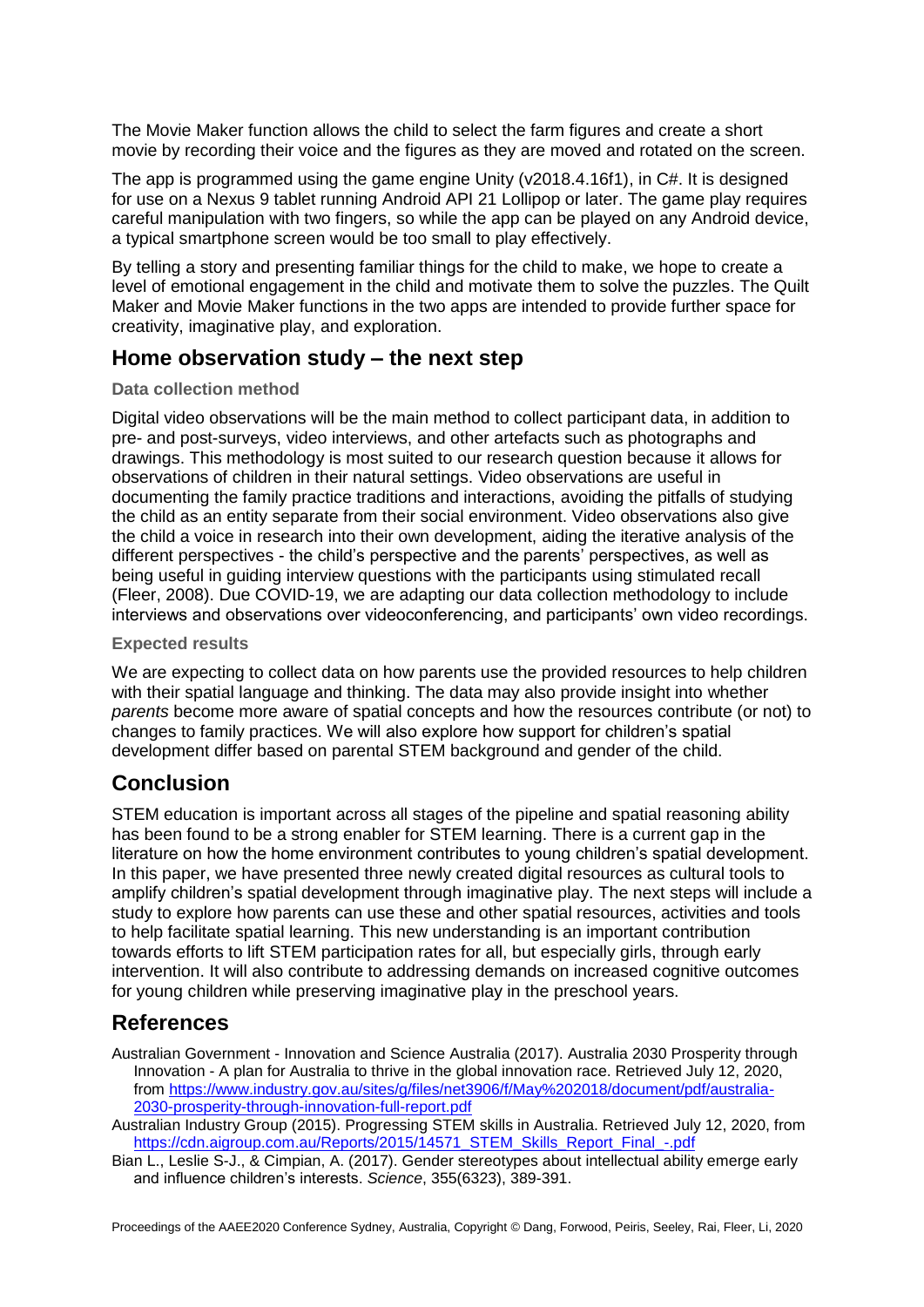- Campbell, C., Speldewinde, C., Howitt, C., & MacDonald, A. (2018). STEM Practice in the Early Years. *Creative Education*, 9, 11-25.
- Cascales, A., Pérez-López, D., & Contero, M. (2013). Study on parents' acceptance of the Augmented Reality use for preschool education. *Procedia Computer Science*, 25, 420-427.
- Chambers, N., Rehill, J., Kashefpakdel, E. T., & Percy, C. (2018), Drawing the Future: Exploring the career aspirations of primary school children from around the world. Retrieved August 18, 2020, from [https://cica.org.au/wp-content/uploads/DrawingTheFuture.pdf](https://cica.org.au/wp-content/uploads/DrawingTheFuture.pd)
- Davis, B., & Spatial Reasoning Study Group (2015). *Spatial Reasoning in the Early Years: Principles, Assertions and Speculations*. Routledge.
- DeFlorio, L. & Beliakoff, A. (2015). Socioeconomic status and preschoolers' mathematical knowledge: the contribution of home activities and parent beliefs. *Early Education and Development*, 26(3), 319-341.
- Eccles, J. S. (2007). Where are all the women? Gender differences in participation in physical science and engineering. In S. J. Ceci and W. M. Williams (Eds.), *Why aren't More Women in Science? Top Researchers Debate the Evidence* (pp. 199-210). American Psychological Association.
- Evans, M. A., & Shaw, D. (2008). Home grown for reading: parental contributions to young children's emergent literacy and word recognition. *Canadian Psychology*, 49(2), 89-95.
- Education Council (2015). National STEM school education strategy. Retrieved July 12, 2020, from [http://www.educationcouncil.edu.au/site/DefaultSite/filesystem/documents/National%20STEM%20](http://www.educationcouncil.edu.au/site/DefaultSite/filesystem/documents/National%20STEM%20School%20Education%20Strategy.pdf) [School%20Education%20Strategy.pdf](http://www.educationcouncil.edu.au/site/DefaultSite/filesystem/documents/National%20STEM%20School%20Education%20Strategy.pdf)
- Fleer, M. (2008). Using digital video observations and computer technologies in a cultural-historical approach. In M. Hedegaard and M. Fleer (Eds.), *Studying Children: A Cultural-Historical Approach* (pp. 104-117). Open University Press.
- Fleer, M. (2014). Theorising play in the early years. Port Melbourne: Cambridge University Press.
- Fleer, M. (2018a). Conceptual Playworlds: the role of imagination in play and learning. *Early Years*, 39(1), 1-22.
- Fleer, M. (2018b). Child Development in Educational Settings. Cambridge University Press.
- Ge, M., and Li, J. C. (2017). *Sowing the Seeds for More Women in STEM*. Paper presented at the Australasian Association for Engineering Education Annual Conference, Manly, NSW.
- Holmes, K., Gore, J., Smith, M., & Lloyd, A. (2018). An integrated analysis of school students' aspirations for STEM careers: which students and school factors are most predictive*? International Journal of Science and Mathematics Education*, 16(4), 655-675. Hutchins, P. (2015). *Rosie's Walk*. Simon & Schuster.
- Kaspura, A. (2019). The Engineering Profession: A Statistical Overview, 14th Edition. Retrieved July 4, 2020, from

[https://www.engineersaustralia.org.au/sites/default/files/resources/Public%20Affairs/2019/The%20](https://www.engineersaustralia.org.au/sites/default/files/resources/Public%20Affairs/2019/The%20Engineering%20Profession%2C%20A%20Statistical%20Overview%2C%2014th%20edition%20-%2020190613b.pdf) [Engineering%20Profession%2C%20A%20Statistical%20Overview%2C%2014th%20edition%20-](https://www.engineersaustralia.org.au/sites/default/files/resources/Public%20Affairs/2019/The%20Engineering%20Profession%2C%20A%20Statistical%20Overview%2C%2014th%20edition%20-%2020190613b.pdf) [%2020190613b.pdf](https://www.engineersaustralia.org.au/sites/default/files/resources/Public%20Affairs/2019/The%20Engineering%20Profession%2C%20A%20Statistical%20Overview%2C%2014th%20edition%20-%2020190613b.pdf)

- Lai, N. K., Ang, T. F., Por, L. Y., & Liew, C. S. (2018). The impact of play on child development a literature review. *European Early Childhood Education Research Journal*, 26(5), 625-643.
- Levine, S. C., Huttenlocher, J., Taylor, A., & Langrock, A. (1999). Early sex differences in spatial skills. *Developmental Psychology*, 35(4), 940-949.
- Lieberman, D., Fisk, M., Biely, E. (2009). Digital games for young children ages three to six: From research to design. *Computers in the Schools*, 26(4), 299-313.
- Lippa, R. A., Collaer, M. L., & Peters, M. (2010). Sex differences in mental rotation and line angle judgments are positively associated with gender equality and economic development across 53 nations. *Archives of Sexual Behavior*, 39(4), 990-997.
- McClure, E. R., Guernsey, L., Clements, D. H., Bales, S. N., Nichols, J., Kendall-Taylor, N., & Levine, M. H. (2017). STEM starts early – Grounding science, technology, engineering, and math education in early childhood. Retrieve July 25, 2020, from [http://www.joanganzcooneycenter.org/wp-content/uploads/2017/01/jgcc\\_stemstartsearly\\_final.pdf](http://www.joanganzcooneycenter.org/wp-content/uploads/2017/01/jgcc_stemstartsearly_final.pdf)
- Mix, K. S. & Cheng, Y. L. (2012). The relation between space and math: developmental and educational implications. In J. B. Benson (Ed.), *Advances in child development and behaviour*, vol. 42, pp. 197-243). Academic Press.
- Newcombe, N. S. (2010). Picture this: Increasing math and science learning by improving spatial thinking, *American Educator*, 34(2), 29-43.
- Smith, I. M. (1964). *Spatial Ability: Its Educational and Social Significance*. University of London Press.
- Sorby, S., Veurink, N., & Streiner, S. (2018). Does spatial skills instruction improve STEM outcomes? The answer is 'yes'. *Learning and Individual Differences*, 67, 209-222.